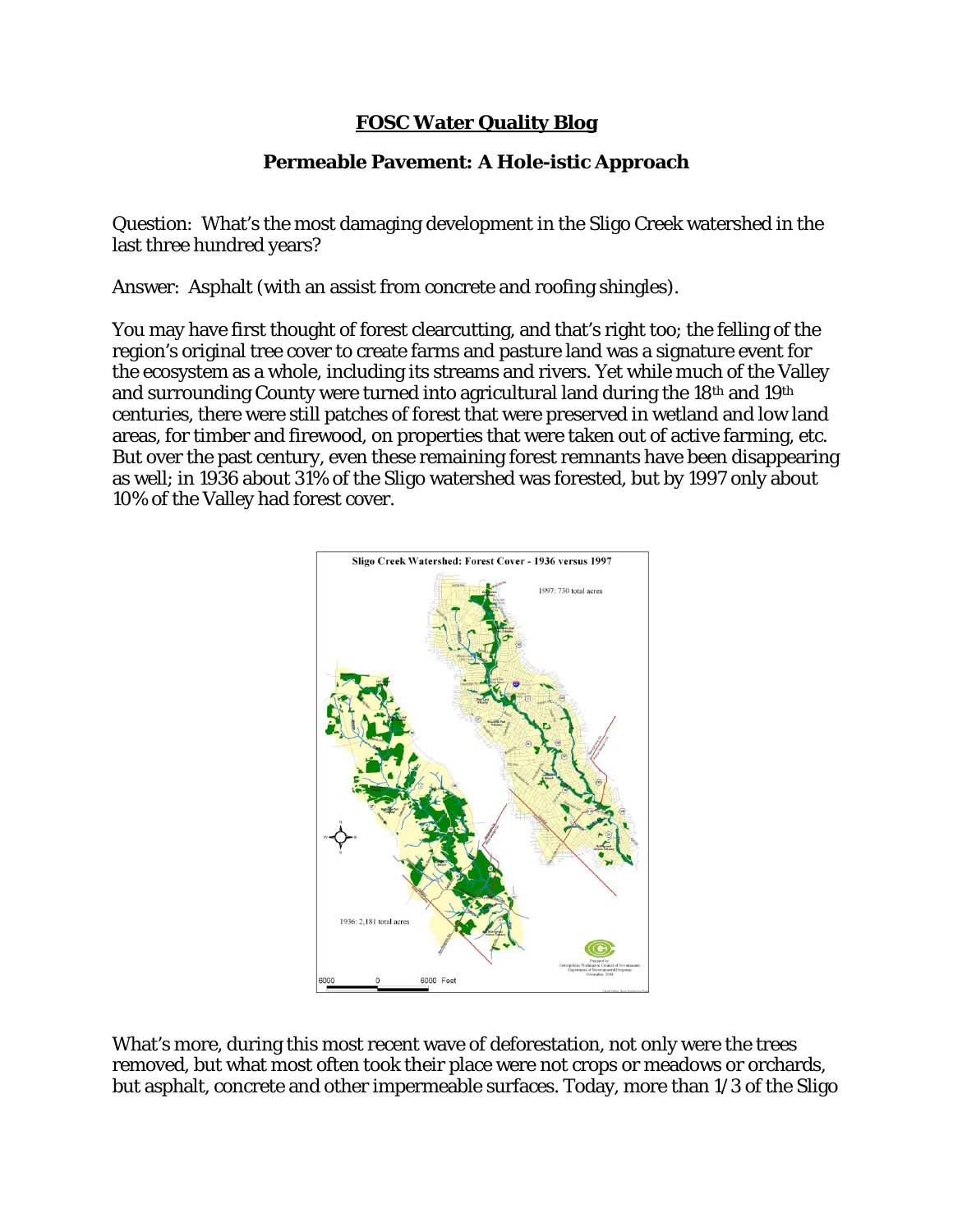Creek watershed is covered by impermeable surfaces. Now you may be thinking, "Wait a minute. So just why are impermeable surfaces Bad for streams like Sligo Creek?" Well…

Impermeable surfaces do not allow rainfall to slowly soak back into the ground over hours and days, giving plant root systems and underground aquifer pore spaces time to absorb the new moisture. Instead, impermeable surfaces send massive quantities of water racing across sidewalks, roads, roofs and parking lots to the nearest downspout, storm drain or gutter. These in turn, route the water (heated by contact with roadways that can reach temperatures in excess of 140F in summer) through the storm water system directly into our tributaries, streams and rivers. There, this torrent can carry away anything trying to cling to the sides or bottom of the waterway. In fact, during the biggest storms, the force of the water can actually scour away the bottom of the stream itself, pushing tons of rock and sediment downstream while digging out the streambottom substrate that is home to the macroinvertebrates that are the foundation of an aquatic ecosystem. So, to recap: impermeable surfaces starve plants and underground aquifers of rainfall, instead forcing too much water through stream channels far too quickly, carrying any living thing in the way meters or miles downstream, all while tearing up the stream's bed and eroding its banks. So when it comes to the Creek, these surfaces are Bad: black helmet, labored breathing, red light saber – really Bad.

But there is hope, some of which goes by the name "permeable pavement," impermeable pavement's hole-filled, environmentally-conscious cousin. Bill Selbig, a USGS Research Hydrologist in Wisconsin is working to see if there can be a bigger role for this more stream-friendly sort of pavement in urban spaces like the Sligo watershed. He and his USGS Wisconsin Water Science Center team just finished a year-long experiment at a Middleton, Wisconsin testing area to see how three different types of permeable pavement behave under real world conditions.



From left to right, the testing area includes permeable asphalt, permeable concrete and permeable pavers, all installed at the end of a campus parking lot. All three of these surfaces contain tiny holes or channels within them that allow liquids like rain and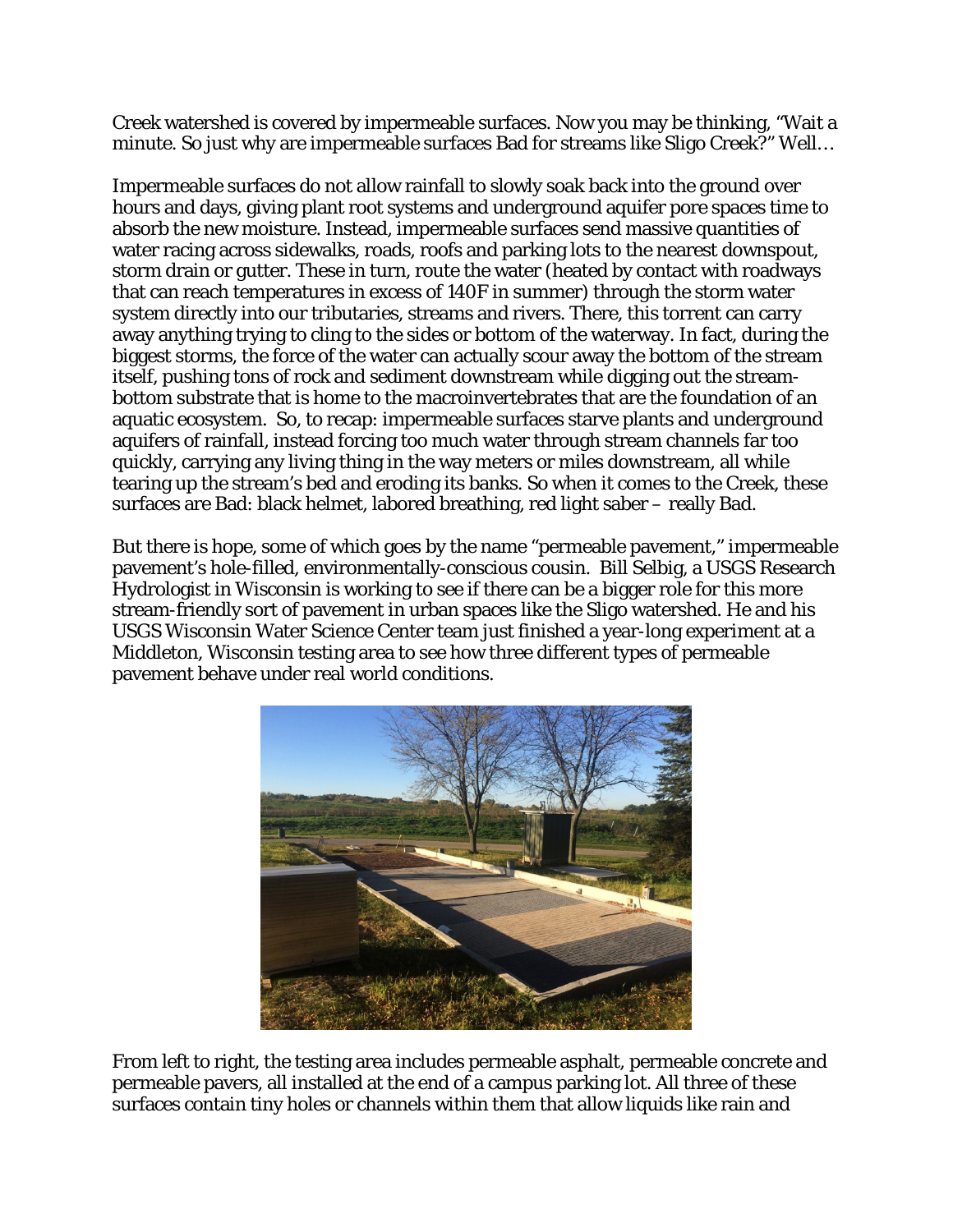storm runoff to percolate down and through them to the soil below, rather than simply being routed across the top of the surface and downhill to a waiting street gutter or storm drain.



Surface runoff that moved over or through these 3 test plots was collected and analyzed for substances like phosphorus, chloride and suspended sediment.



While the research paper has not yet been formally published, preliminary results suggest there are some lessons to be learned already. It appears all three surfaces helped reduce the amount of suspended solids making their way into downstream waterways, on the order of 60% t0 80% reductions, with the pavers and permeable concrete performing best. Likely related to this performance was the fact that the pavers and